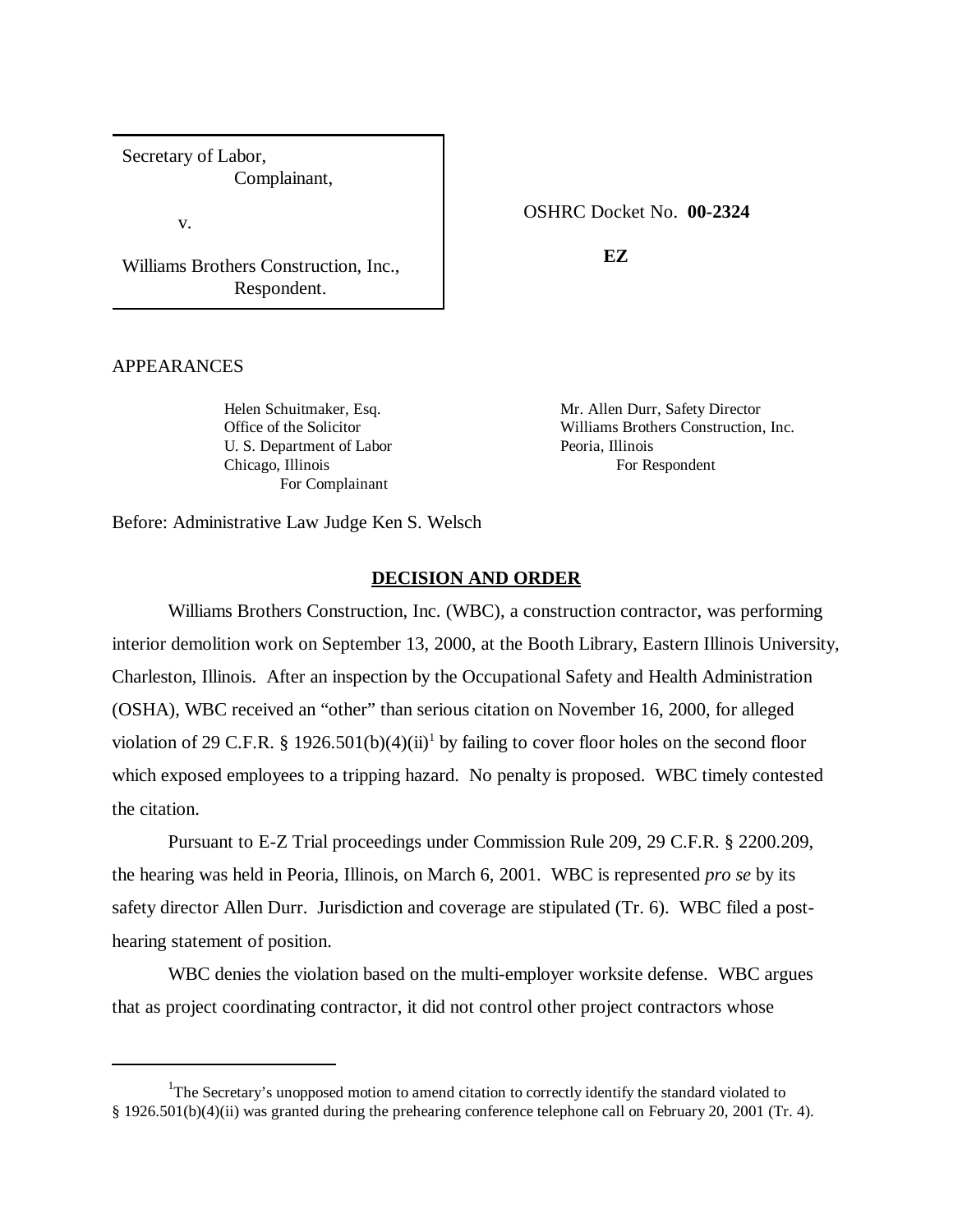demolition work caused the floor holes. WBC asserts that it was not the general contractor. If a violation is found, WBC also argues that it should be reclassified as *de minimis.*

For the reasons discussed, the multi-employer defense is rejected because WBC failed to show it protected its own employees from the hazard. The violation is affirmed as "other" than serious.

### *The Inspection*

WBC is a large construction contractor in Peoria, Illinois. It employs approximately 230 employees. WBC has been in business for 27 years. On many projects, WBC is the general contractor (Tr. 36, 59).

At Eastern Illinois University, WBC was awarded a contract by the Capital Development Board (CDB), a governmental agency of the State of Illinois, to perform interior demolition and reconstruction work on the Booth Library (Tr. 37, 59-60, 62). It was a public funded project (Tr. 10). WBC's demolition work involved removing interior walls and some floors. It did not include mechanical, electrical, heating or vent demolition work (Tr. 38, 63). These demolitions were performed by other contractors.

WBC's demolition work began in May, 2000 (Tr. 37, 70). WBC had approximately eight laborers and carpenters performing its demolition work (Tr. 23, 56). During OSHA's inspection, approximately six other contractors were also performing demolition work (Tr. 11).

In addition to performing interior demolition work, WBC was designated by CDB as the coordinating contractor because it had the majority of work on the project (Exh. R-1). Pursuant to the contract with CDB, WBC, as coordinating contractor, was responsible for scheduling and coordinating the other contractors' demolition work. It had "no obligations or liability for the assigned contractors' contracts or for the assigned contractors' obligations for the payment of labor and materials in connection with the performance of their contracts" (Exh. R-1).

After receiving a complaint of fall and overhead hazards at the Booth Library project, OSHA compliance safety and health officer (CO) William Hancock initiated an inspection on September 13, 2000 (Tr. 9). After requesting to meet the general contractor, CO Hancock conducted an opening conference with WBC project superintendent Greg Barna (Tr. 10, 22). At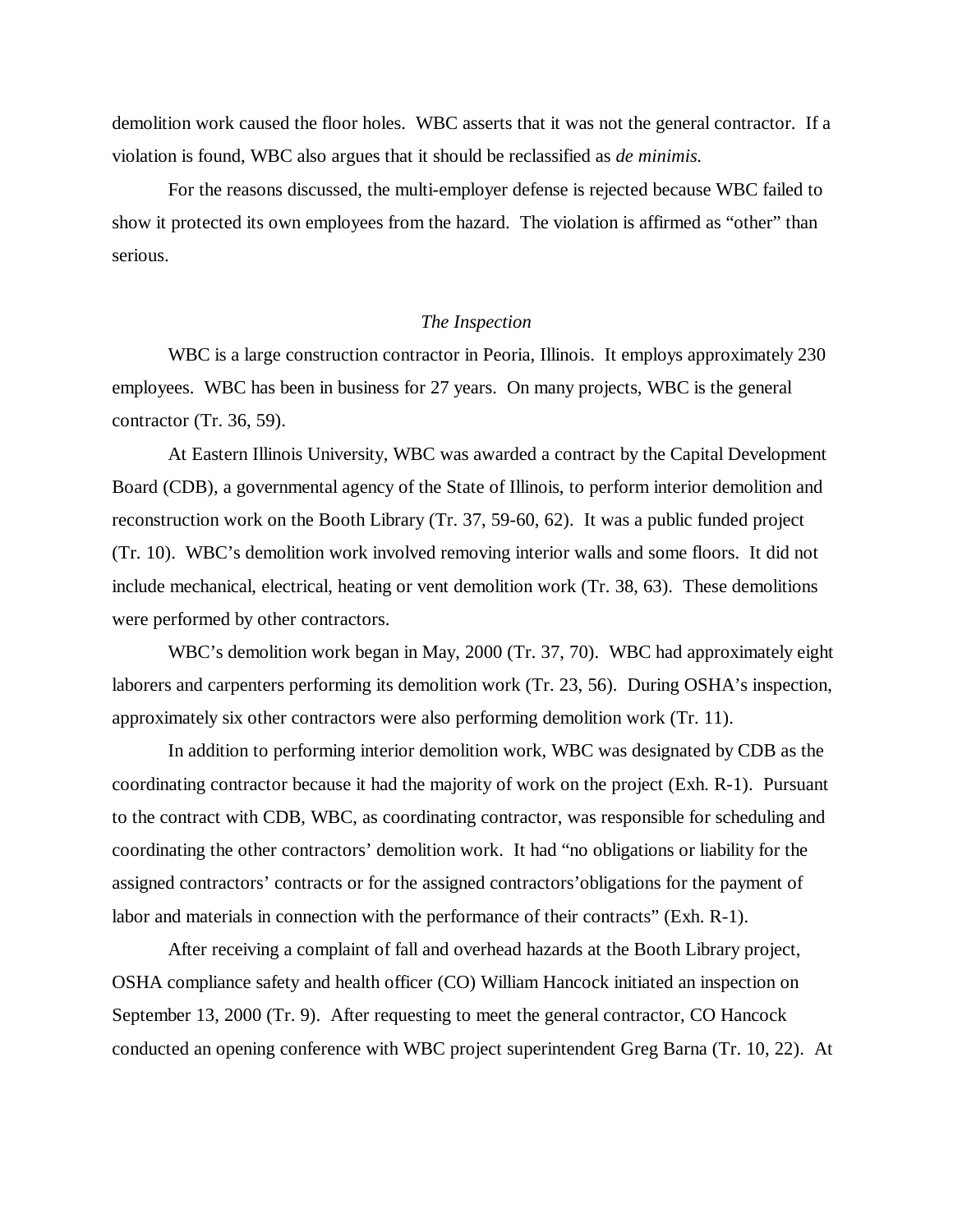the time of OSHA's inspection, WBC's demolition work was approximately 90 % complete (Tr. 38-39).

During the walkaround inspection, CO Hancock observed a cluster of four or five floor holes on the second floor of the library (Tr. 13, 26, 43). The cluster of holes were not covered and were located in a main walkway (Tr. 14, 26). One hole against a wall was approximately 4 inches wide and 18 inches long (Tr. 20-21). The other holes were approximately 4 or 5 inches in their least dimension and up to a foot in their other dimension (Tr. 21, 28). There was nothing to warn employees of the holes and the area was not well lighted (Tr. 13, 27). CO Hancock observed approximately four employees walking within three feet of the floor holes (Tr. 26-27). Although CO Hancock was unable to identify for whom the employees worked, WBC acknowledged that its employees also walked in close proximity of the floor holes (Tr. 34, 56-57). WBC's office was located in a corner on the second floor of the library approximately 25 feet away (Exh. J-1; Tr. 26). At least two of the floor holes were created by the removal of a toilet and sink by McWilliams Mechanical, the plumbing contractor. Other holes involved the electrical contractor (Exh. J-1; Tr. 41-42, 64-65).

When CO Hancock returned to the project on September 14, 2000, covers had been placed over the floor holes by WBC (Exh. J-2; Tr. 15, 33, 44, 55). WBC states that it covered the floor holes "out of good faith" (WBC post-hearing statement of position). CO Hancock's recommended "other" than serious citation was issued on November 16, 2000.<sup>2</sup>

#### *Discussion*

The Secretary has the burden of proving a violation.

In order to establish a violation of an occupational safety or health standard, the Secretary has the burden of proving: (a) the applicability of the cited standard, (b) the employer's noncompliance with the standard's terms, (c) employee access to the violative conditions, and (d) the employer's actual or constructive knowledge of the violation (*i.e.,* the employer either

<sup>&</sup>lt;sup>2</sup>Other contractors received citations (Tr. 29). WBC's argument that citations to other contractors on the project did not include an allegation of § 1926.501(b)(4)(ii) is noted (Exhs. R-3 through R-9; Tr. 46-47). However, the failure to cite other contractors would not excuse WBC's failure to comply. OSHA has broad discretion in proposing citations. There is no showing that a violation could be established against other contractors.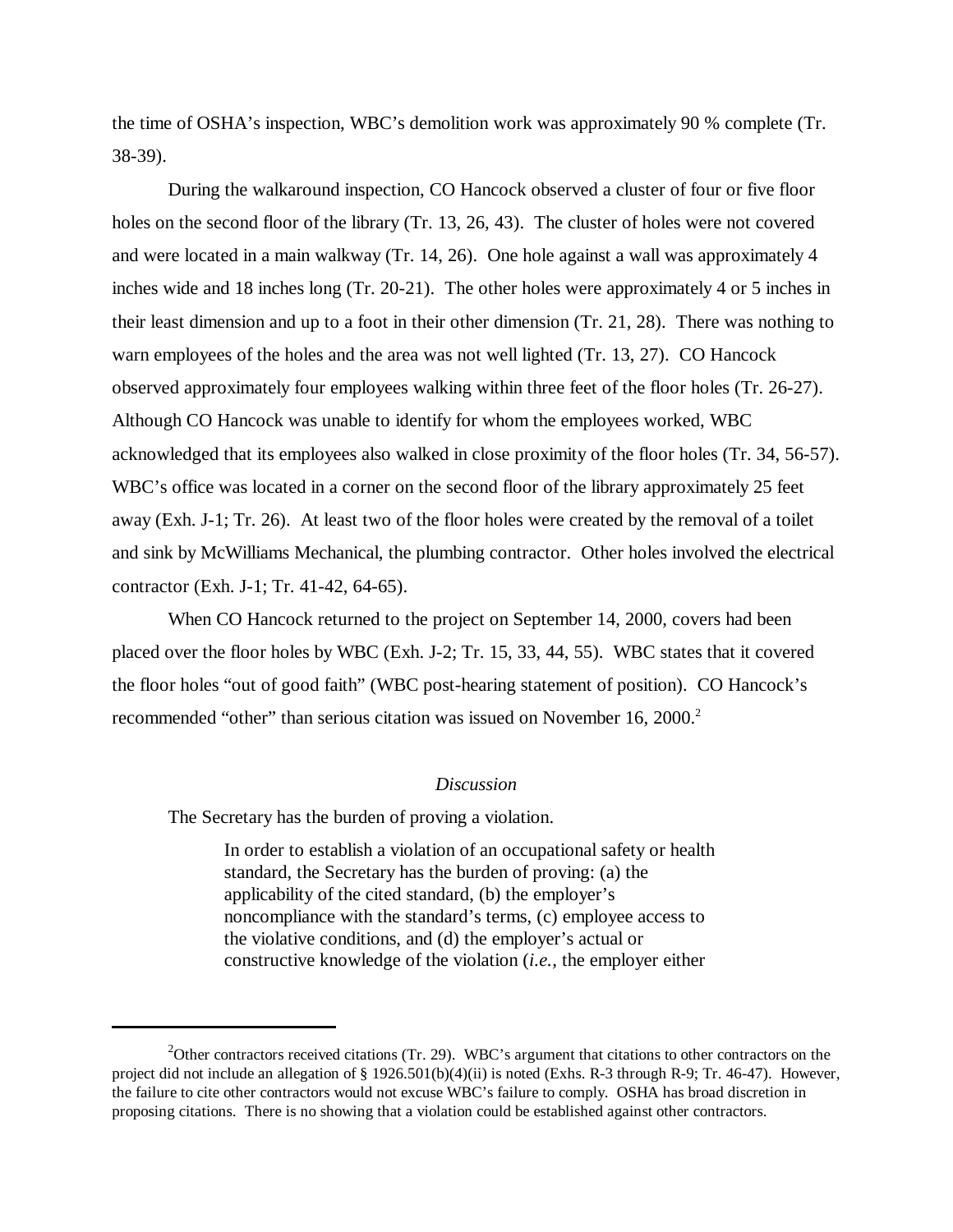knew or, with the exercise of reasonable diligence could have known, of the violative conditions).

*Atlantic Battery Co.,* 16 BNA OSHC 2131, 2138 (No. 90-1747, 1994).

WBC does not dispute the application of  $\S$  1926.504(b)(4)(ii) to the floor holes observed by CO Hancock. Also, it is undisputed that the floor holes were not covered.

# Alleged violation of  $\S$  1926.501(b)(4)(ii)

The citation alleges that WBC failed to cover floor holes on the second floor of the library, which exposed employees to tripping hazards. Section 1926.501(b)(4)(ii) provides:

> Each employee on a walking/working surface shall be protected from tripping in or stepping into or through holes (including skylights) by covers.

The floor holes observed by CO Hancock were required to be covered pursuant to  $\S$  1926.501(b)(4)(ii). Section 1926.500(b) defines a "hole" as "a gap or void 2 inches (5.1 cm) or more in its least dimension in a floor, roof or other walking or working surface." The five holes were at least four inches wide and up to 18 inches long. The holes were located in a "walking/working surface" because they were along a main walkway used by employees to work or access WBC's office. WBC's office was located on the same floor, approximately 25 feet from the cluster of uncovered floor holes.

In order to establish employer knowledge of a hazardous condition, the Secretary must show that the employer knew, or with the exercise of reasonable diligence could have known of the condition. *Dun Par Engineered Form Co*., 12 BNA OSHC 1962, 1965-1966 (No. 82-928, 1986).

WBC's knowledge of the uncovered floor holes is shown by its project superintendent. His office was on the second floor where the holes were located. The floor holes were in the main walkway. Employees passed within three feet of the uncovered holes to access the WBC office (Tr. 26, 56-57). The holes were plainly visible to supervisory personnel. *A. L. Baumgartner Construction, Inc*., 16 BNA OSHC 1995, 1998 (No 92-1022, 1994).

WBC has a duty to inspect its work area for hazards and, even if it lacked actual knowledge of the floor holes, it nevertheless had constructive knowledge of conditions because the uncovered holes could have been detected through an inspection of the worksite. An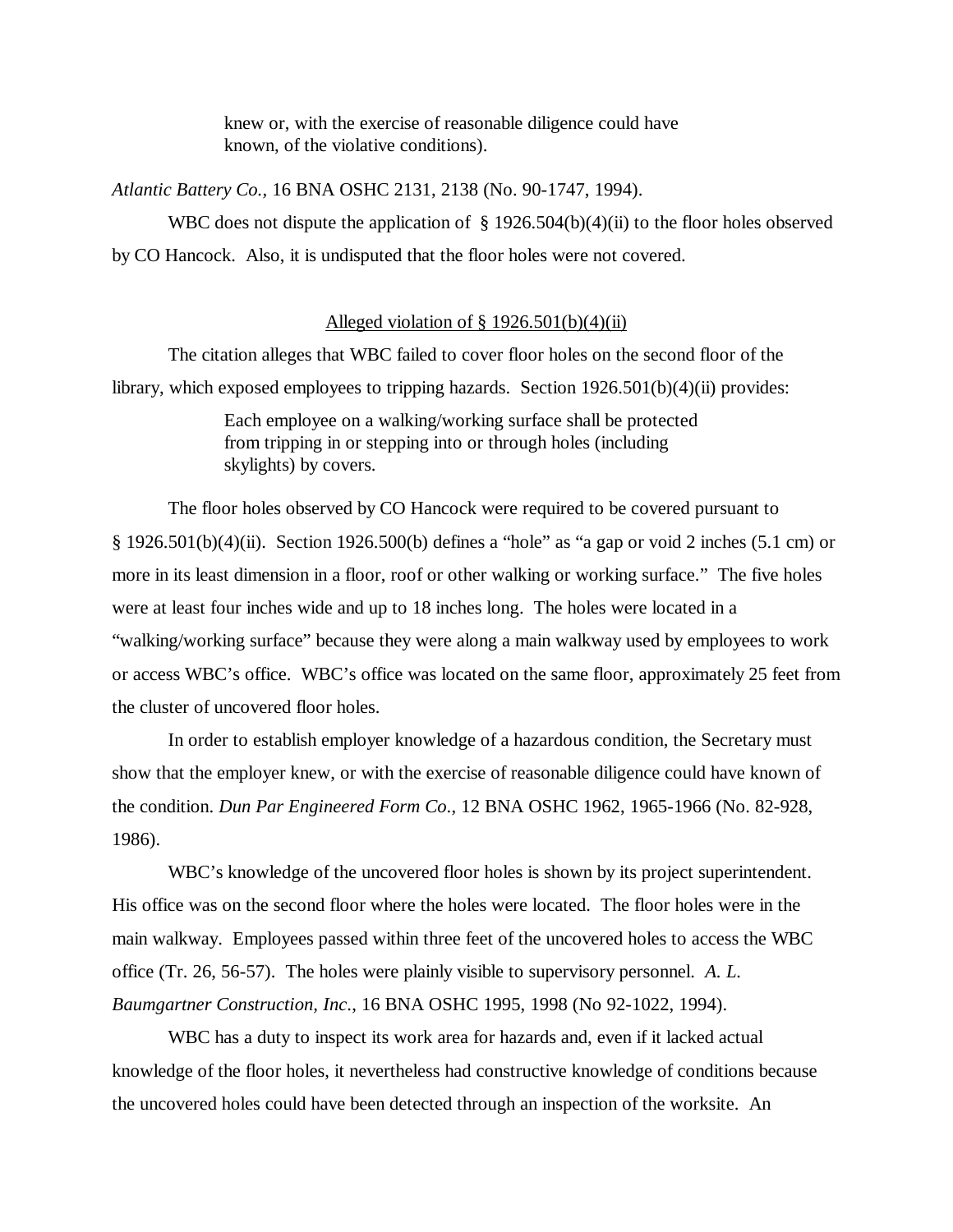employer must make a reasonable effort to anticipate the particular hazards to which its employees may be exposed during the course of their scheduled work. *Pace Construction Corp*., 14 BNA OSHC 2216 (No. 86-758, 1991). WBC's twice per month safety audits at the library project is not shown sufficient to anticipate unsafe conditions when its eight employees were performing demolition work (Tr. 39).

 When a supervisory employee has actual or constructive knowledge of the violative conditions, knowledge is imputed to the employer. *Dover Elevator Co*., 16 BNA OSHC 1281, 1286 (No. 91-862, 1993). "Because corporate employers can only obtain knowledge through their agents, the actions and knowledge of supervisory personnel are generally imputed to their employers." *Todd Shipyards Corp.*, 11 BNA OSHC 2177, 2179 (No. 77-1598, 1984). Thus, WBC had knowledge of the uncovered floor holes for the purposes of establishing a violation.

Also, the record establishes employee exposure. Employees were observed walking within three feet of the cluster of floor holes. The holes were located in a main walkway used to access WBC's office. In addition to employees of other contractors, WBC concedes that its own employees walked in close proximity of the floor holes (Tr. 56-57). The area was not well lighted. The floor holes, approximately 4 inches wide and up to 18 inches long, were tripping hazards.

The test for determining an employee's exposure to a hazard is whether it is "reasonably predictable" that employees would be in the zone of danger created by a noncomplying condition. *Kokosing Construction Co., Inc.,* 17 BNA OSHC 1869, 1870 (No. 92-2596, 1996). To be "reasonably predictable," there must be a showing that either by operational necessity or otherwise, including inadvertence, employees have been or will be in the zone of danger. The inquiry is not whether the exposure is theoretically possible. *See Fabricated Metal Products, Inc*., 18 BNA OSHC 1072, 1074 (No. 93-1853, 1997).

At the library project, employees, including WBC's employees, were in the zone of danger in walking or working in close proximity of the floor holes. The employees were observed passing within three feet of the uncovered holes. The holes were located along a main employee walkway which was used to access WBC's office.

A violation of § 1926.501(b)(4)(ii) is established.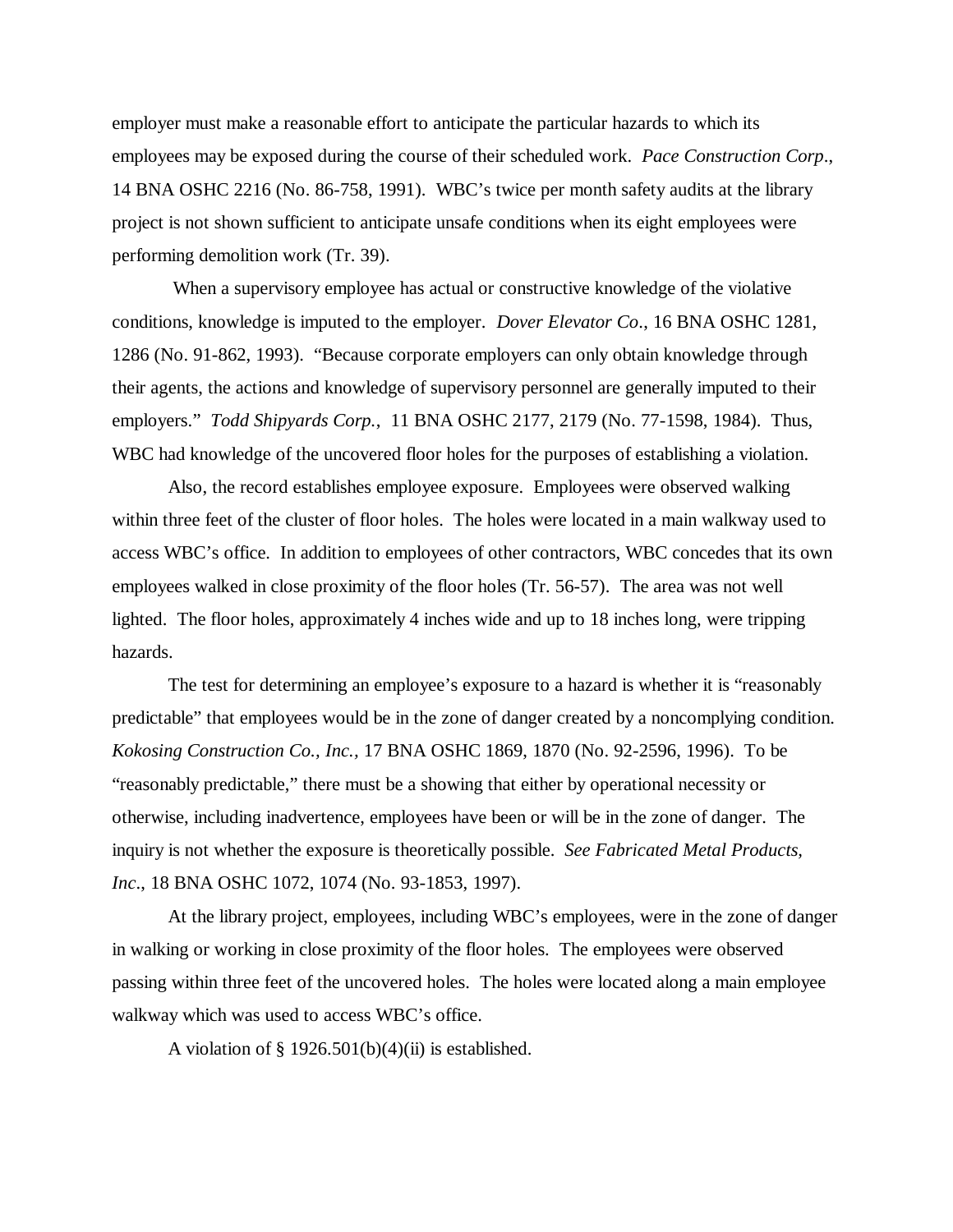#### WBC's Multi-Employer Defense

WBC argues that it did not create the floor holes and did not have control over the contractors whose demolition work did cause the holes. It is undisputed that the floor holes were caused by the plumbing and electrical contractors. At least two of the holes were caused by the removal of the sink and toilet from a former bathroom (Exh. J-1). According to WBC, the electrical and plumbing contractors were responsible for their own demolition work. Although WBC put covers over the holes, WBC denies that it was its responsibility (Tr. 44). WBC asserts that it was only the coordinating contractor, not the general contractor, and it did not have authority or responsibility over other contractors or their employees. WBC merely coordinated other contractors' work schedules (Tr. 53-54, 60-61).

To prove the multi-employer worksite defense, an employer must show by a preponderance of evidence that it (1) did not create the hazardous condition, (2) did not control the hazardous condition such that it could have realistically abated the condition in the manner required by the standard, and (3) took reasonable alternative steps to protect its employees or did not have, with the exercise of reasonable diligence, notice that the violative condition was hazardous. *Capform, Inc*., 16 BNA OSHC 2040, 2041 (No. 91-1613, 1994).

Under its contract with CDB, WBC was designated the coordinating contractor (Exh. R-1). It is undisputed that WBC's demolition work did not cause the floor holes. WBC's control of other contractors was limited to scheduling their work activities. According to WBC, it lacked direct contractual control over other contractors. The other contractors were paid by CDB.

However, the record shows that WBC did have the ability to abate the hazard. It covered the floor holes by the next day of OSHA's inspection (Exh. J-2). Also, WBC acknowledges that it had the responsibility to cement in two of the holes (Tr. 55).

More importantly, the record also shows that WBC's own employees were exposed to the uncovered floor holes. As discussed, WBC, with the exercise of reasonable diligence, should have known of the floor holes. WBC concedes that its employees walked in close proximity of the floor holes. The holes were in the main walkway which accessed WBC's office. WBC made no showing that it took reasonable measures to protect its employees from the hazard. WBC had 8 laborers and carpenters working on the project. There were no warning signs and the area was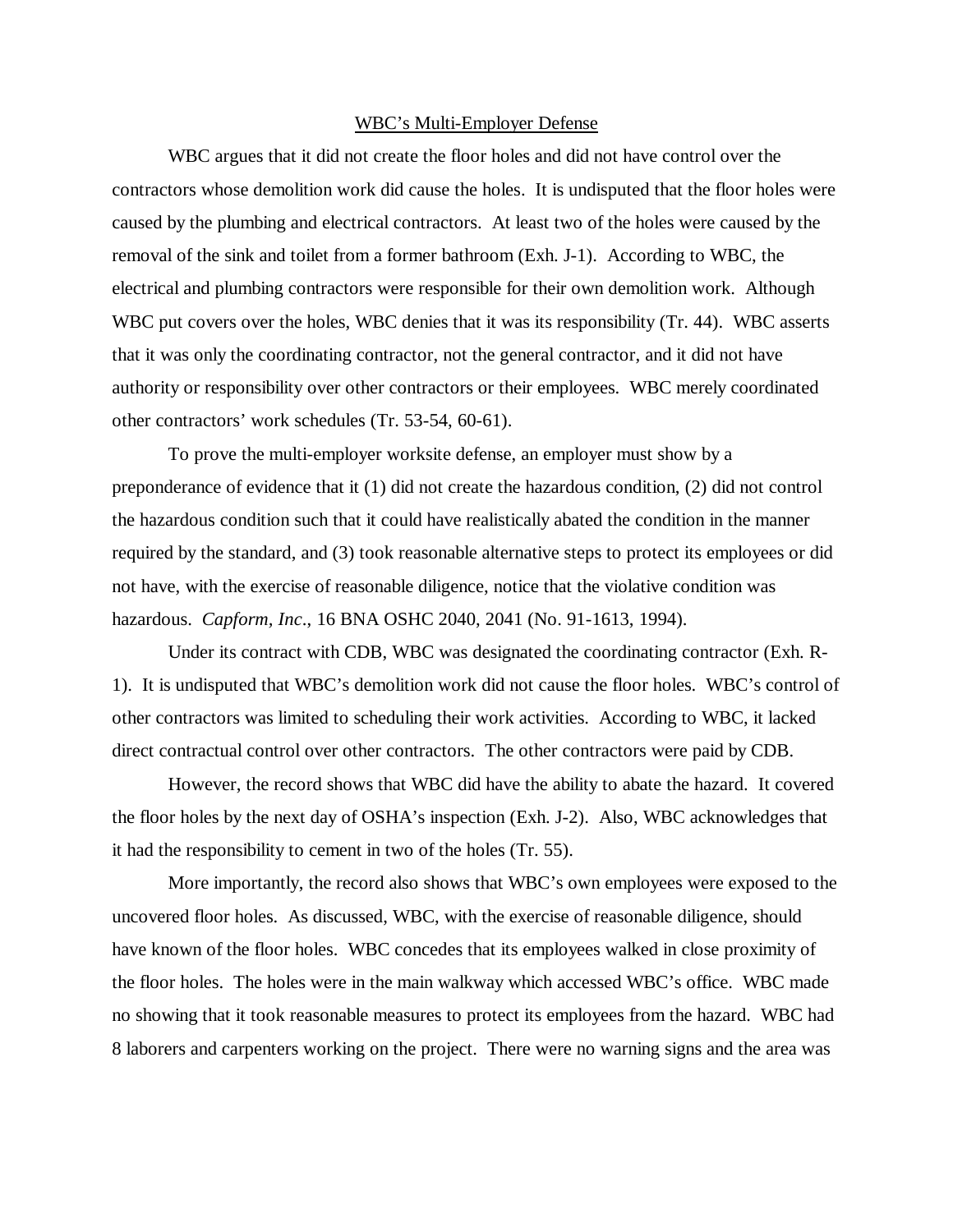not well lighted. An employer on a multi-employer worksite has the responsibility to protect its own employees from unsafe conditions regardless of who created or controlled the hazard.

WBC's violation of  $\S$  1926.501(b)(4)(ii) is established.

# "Other" Than Serious Classification

The Secretary has classified the violation of  $\S 1926.501(b)(4)(ii)$  as "other" than serious. WBC argues that the violation should be reclassified as *de minimis*.

To be classified as "other" than serious, the violation must have a direct and immediate relationship between the violative condition and employee safety but not to the extent that a resultant injury or illness is death or serious physical harm. Unlike a serious violation, the probability of death or serious physical injury does not exist.

A *de minimis* violation, on the other hand, involves technical non-compliance with a standard and the non-compliance bears such a negligible relationship to employee safety as to render inappropriate the assessment of a penalty or the entry of an abatement order. *Keco Industries, Inc.,* 11 BNA OSHC 1832, 1834 (No. 81-1976, 1984). Also *see Otis Elevator Co*., 17 BNA OSHC 1166, 1168 (No. 90-2046, 1995) (a *de minimis* violation is one where the deviation from the cited standard "increase(s) the risk of injury so slightly that the relationship of the violation to safety and health was not direct or immediate").

The record in this case shows that the five uncovered floor holes were in a cluster along a main walkway. The holes were approximately 4 inches wide and up to 18 inches long. The holes were in an area that was not well lighted and there was no warning signs. Based on these circumstances, there was an increased risk of injury to employees caused by a tripping hazard. The standard's prohibition against uncovered floor holes presumes a hazard. The risk of injury was slight. The issue is not whether an accident is likely to occur; it is rather, whether the result would likely cause employee injury. *Whiting-Turner Contracting Co*., 13 BNA OSHC 2155, 2157 (No. 87-1238, 1989). As identified by CO Hancock, the expected injury from tripping and falling because of the uncovered floor holes was minor cuts and bruises (Tr. 14).

WBC's violation of § 1926.501(b)(4)(ii) was properly classified as "other" than serious.

## **FINDINGS OF FACT AND**